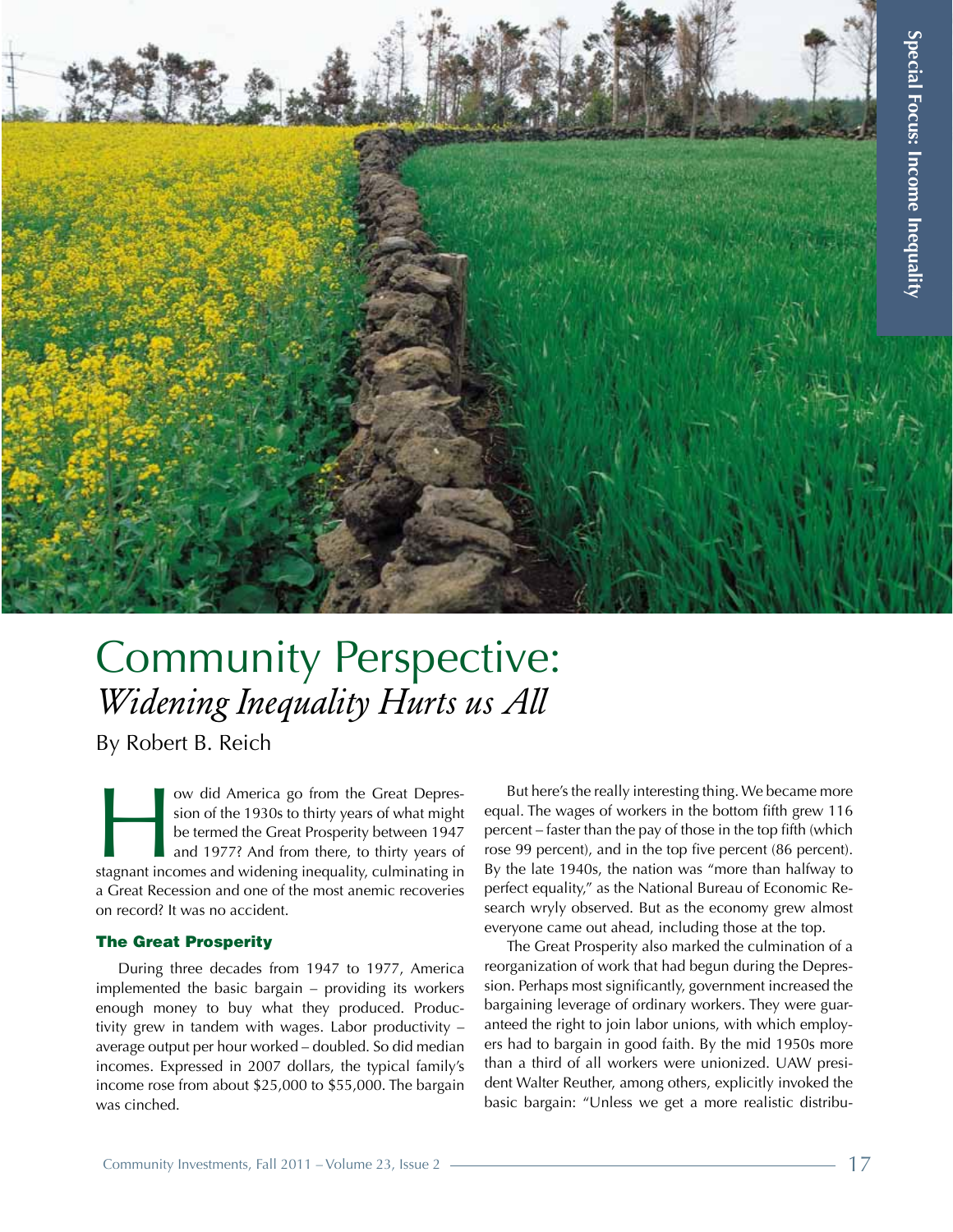*. . . widely-shared income gains were not incompatible with widespread economic growth; they were, in fact, essential to it.* 

tion of America's wealth," he threatened, "we won't get enough to keep this machinery going." Employers relented, and the higher wages kept the machinery going better than ever by giving average workers more money to buy what they produced. (Non-unionized companies, fearing their workers would otherwise want a union, offered similar deals.) And because health and pension benefits were not taxed, big employers added ever more generous provisions.

Americans also enjoyed economic security against the risks of economic life – not only unemployment benefits but also, through Social Security, insurance against disability, loss of a major breadwinner, workplace injury, and inability to save enough for retirement. In 1965 came health insurance for the elderly and the poor (Medicare and Medicaid). Economic security proved the handmaiden of prosperity. In requiring Americans to share the costs of adversity it enabled them to share the benefits of peace of mind. And by offering peace of mind, it freed them to consume the fruits of their labors.

Government also widened access to higher education. The GI Bill paid college costs for those who returned from war. The expansion of public universities – whose tuitions averaged about four percent of median family incomes during the Great Prosperity in contrast to the 20 percent then demanded by private universities – made higher education affordable to the American middle class. Consequently, college enrollments surged. By 1970, seventy percent of the nation's four-year post-secondary students were in public universities and colleges. The federal government, especially the Defense Department, also underwrote a growing portion of university research, especially in the sciences.

Notwithstanding all this, the nation also found the time and money in these years to rebuild Western Europe and Japan – spending billions of dollars to restore foreign factories, roads, railways, and schools. The effort proved an astounding success. The years 1945 to 1970 witnessed the most dramatic and widely shared economic growth in the history of the world, which contributed to America's Great Prosperity. In helping restore the world's leading economies and thus keep communism at bay, the new global system of trade and assistance created vast new opportunities for American corporations – far richer, larger, and more technologically advanced than any other – to expand and prosper.

Government paid for all of this with tax revenues from an expanding middle class whose incomes were rising. Revenues were also boosted by those at the top of the income ladder whose marginal taxes were far higher than today's. The top marginal income tax rate during World War II was over 68 percent. In the 1950s, under Dwight Eisenhower, whom few would call a radical, it rose to 91 percent. In the 1960s, the highest marginal rate was around 70 percent. Even after exploiting all possible deductions and credits, the typical high-income taxpayer paid a marginal federal tax of over 50 percent. But contrary to what conservative commentators had predicted, the high tax rates did not hobble economic growth. To the contrary, they enabled the nation to expand middle-class prosperity and fuel growth.

America of that era still harbored vast inequalities, of course. The very poor remained almost invisible. Blacks were still relegated to second-class citizenship. Few women dared aspire to professions other than teaching or nursing. But such barriers would eventually weaken or disappear. And although the era also engendered a blandness, uniformity, and materialism that many found abhorrent, the Great Prosperity offered more Americans more opportunities to make whatever life they wanted more than ever before. It significantly expanded the portion of total income going to the middle class. And it proved that widely-shared income gains were not incompatible with widespread economic growth; they were, in fact, essential to it.

#### The Great Regression, 1980 to 2008

During the Great Prosperity of 1947-1977, the vast middle class received an increasing share of the benefits of economic growth. But after that point, the two lines began to diverge: output per hour – a measure of productivity – continued to rise. But real hourly compensation was left in the dust.

Contrary to popular belief, trade and technology have not reduced the overall number of American jobs. Their more profound effect has been on pay. Rather than be out of work, most Americans have quietly settled for lower real wages, or wages that have risen more slowly than the overall growth of the economy per person. Although unemployment following the Great Recession remains unusually high, jobs are slowly returning – but in order to get them, many workers have to accept lower pay than before. Trade and technology have driven a wedge between the earnings of people at the top and everyone else. The pay of well-connected graduates of prestigious colleges and MBA programs – the so-called "talent" who reached the pinnacles of power in executive suites and on Wall Street – has soared. But the pay and benefits of most other workers has either flattened or dropped. And the ensuing division has also made most middle-class American families less economically secure.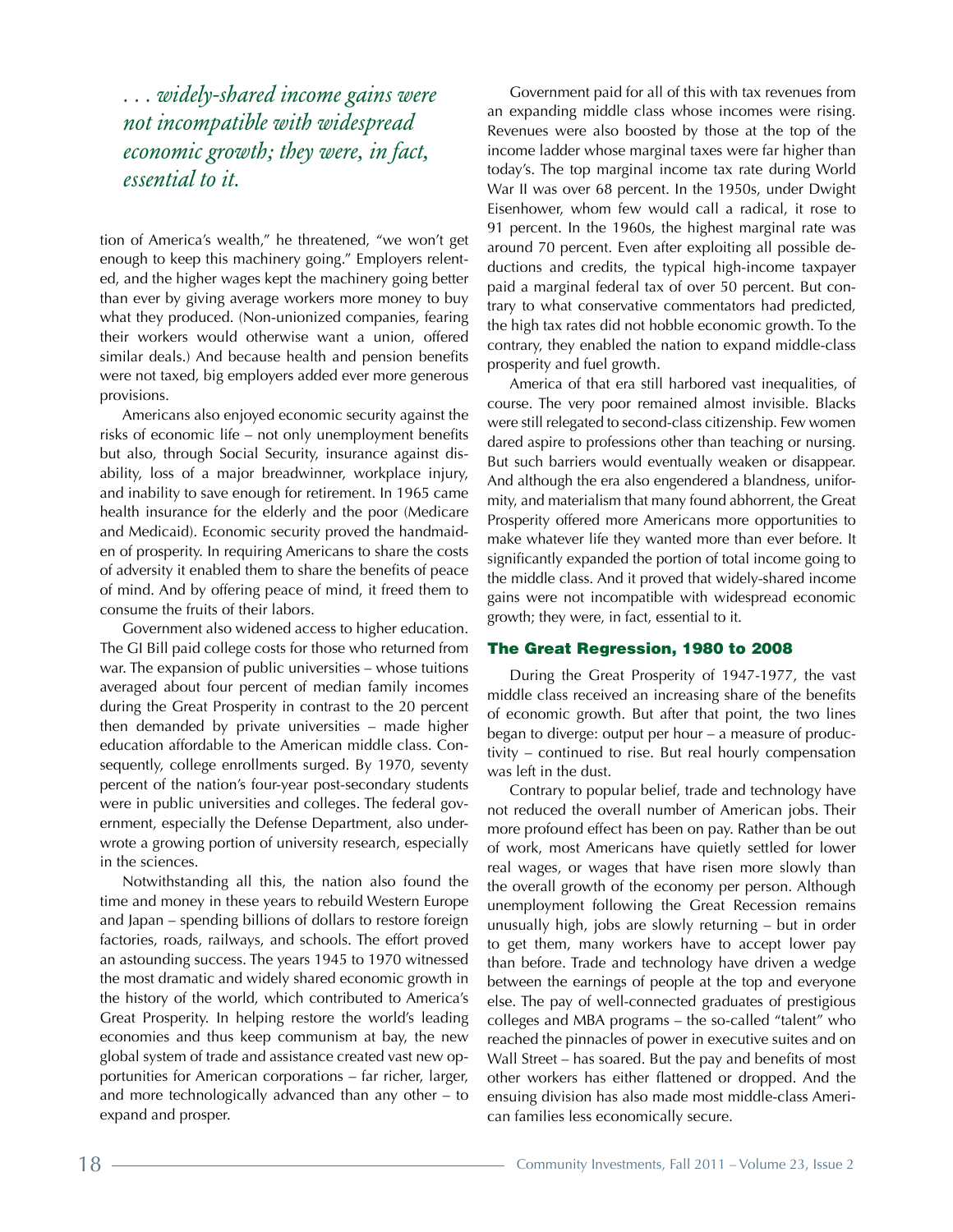The real puzzle is why so little was done in response to these forces that were conferring an increasing share of economic growth on a small group at the top and leaving most other Americans behind. With the gains from that growth, the nation could, for example, have expanded our educational system to encompass early-childhood education and better equipped our public schools. It could have supported affordable public universities, created more job retraining, and better and more extensive public transportation.

In these and many other ways, government could have reinforced the basic bargain. But it did the opposite. Starting in the late 1970s, and with increasing fervor over the next three decades, it deregulated and privatized. It slashed public goods and investments – whacking school budgets, increasing the cost of public higher education, reducing job training, cutting public transportation, and allowing bridges, ports, and highways to corrode. It shredded safety nets – reducing aid to jobless families with children, and cutting unemployment insurance so much that by 2007, only 40 percent of the unemployed were covered. It halved the top income tax rate from the range of 70 to 90 percent that prevailed during the Great Prosperity to 28 to 35 percent; allowed many of the nation's rich to treat their income as capital gains subject to no more than 15 percent tax; and shrunk inheritance taxes that affected only the top-most 1.5 percent of earners. Yet at the same time, America boosted sales and payroll taxes, both of which took a bigger chunk out of the pay of the middle class and the poor than of the well off.

We allowed companies to break the basic bargain with impunity – slashing jobs and wages, cutting benefits, and shifting risks to employees (from you-can-count-on-it pensions to do-it-yourself 401(k)s, from good health coverage to soaring premiums and deductibles). Companies were allowed to bust unions and threaten employees who tried to organize (by 2010, fewer than eight percent of privatesector workers were unionized). And nothing impeded CEO salaries from skyrocketing to 300 times that of the average worker (from 30 times during the Great Prosperity), while the pay of financial executives and traders rose into the stratosphere. We stood by as big American companies became global companies with no more loyalty or connection to the United States than a G.P.S. satellite.

Most telling of all, Washington deregulated Wall Street while insuring it against major losses. In so doing it allowed finance – which until then had been the servant of American industry – to become its master, demanding short-term profits over long-term growth, and raking in an ever-larger portion of the nation's profits. Between 1997 and 2007, finance became the fastest-growing part of the U.S. economy. Two-thirds of the growth in the Gross National Product was attributable to the gains of financial *Between 1997 and 2007, finance became the fastest-growing part of the U.S. economy.*

executives, traders, and specialists. By 2007, financial companies accounted for over forty percent of American corporate profits and almost as great a percentage of pay, up from ten percent during the Great Prosperity.

## The Cause of Our Unraveling

Some argue America did so little because Americans lost confidence in government. They have cause and effect backwards. The tax revolts that thundered across America starting in the late 1970s were not so much ideological revolts against government – Americans still wanted all the government services they had before, and then some – as backlash against paying more taxes on incomes that had stagnated. Inevitably, government services deteriorated and government deficits exploded, confirming the public's growing cynicism about government's capacity to do anything right. Furthermore, the inflation of the 1970s wasn't due to government spending. It was the result of an eightfold hike in world oil prices engineered by the oil cartel and a drop in the value of the dollar. When inflation began to accelerate, federal spending was only one percentage point higher as a proportion of GDP than it had been in the first half of 1960s.

The real reason for the reversal of the pendulum was political. As income and wealth became more concentrated in fewer hands, politics reverted to what former Federal Reserve Chair Marriner Eccles described in the 1920s as when people "with great economic power had an undue influence in making the rules of the economic game." With hefty campaign contributions, and platoons of lobbyists and PR flacks, the rich pushed legal changes that enabled them to accumulate even more income and wealth – including tacit permission to bust unions, slash corporate payrolls, and reduce benefits; lower taxes for themselves; and deregulation of Wall Street. Since so much of their wealth depends on the performance of the stock market, they particularly wanted to free up the Street to put greater pressure on companies to perform. The plan worked. The Dow Jones Industrial Average took off – rising tenfold between 1980 and 2000.

Americans accepted the backward swing of the pendulum because they mitigated its effects. Starting in the late 1970s, the American middle class honed three coping mechanisms, allowing it to behave as though it was still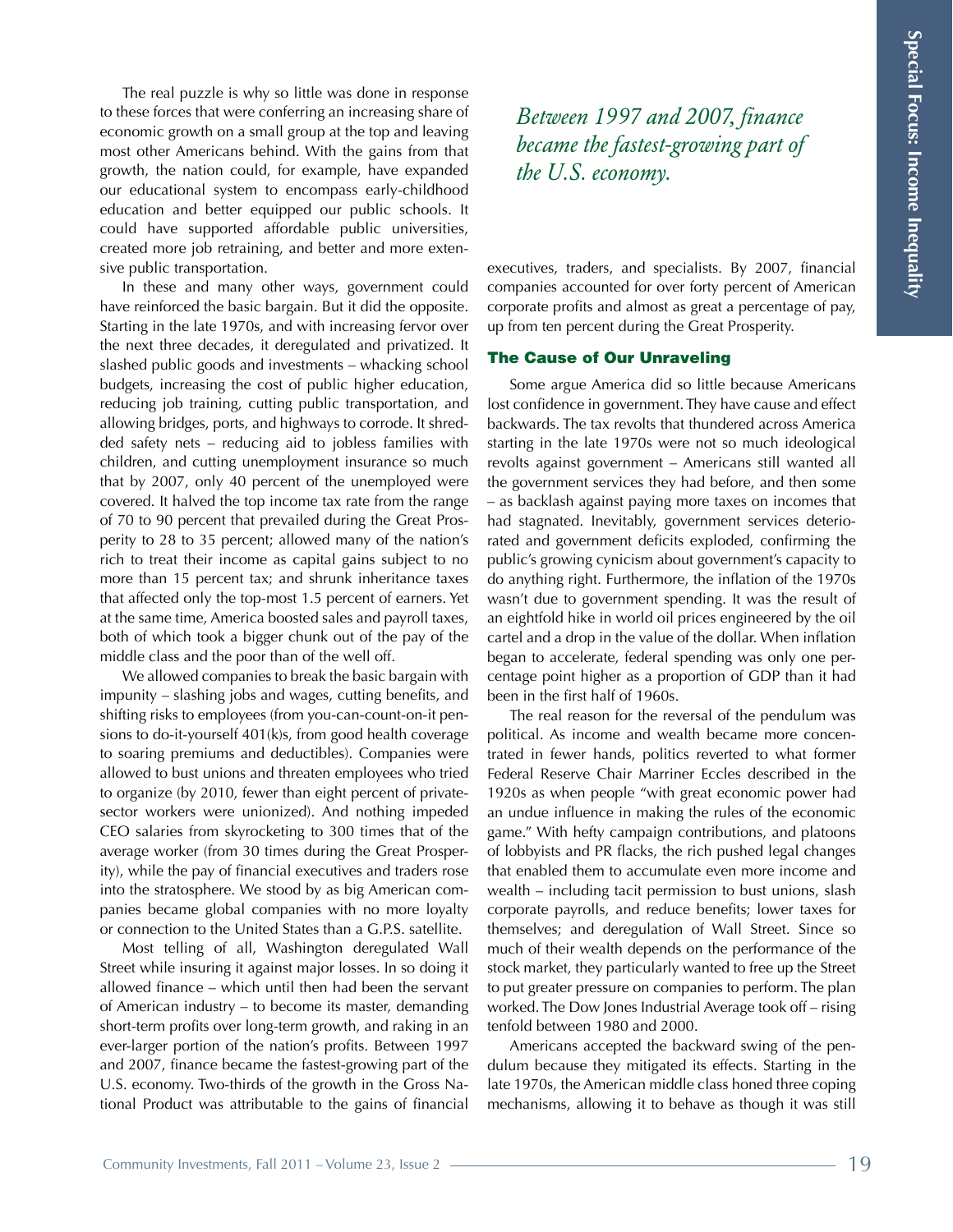taking home the same share of total income as it had during the Great Prosperity, and to spend as if nothing substantially had changed. Not until these coping mechanisms became exhausted in the Great Recession would the underlying reality be exposed.

*Coping mechanism # 1: Women move into paid work.*  Starting in the late 1970s, and escalating in the 1980s and 1990s, women went into paid work in greater and greater numbers. For the relatively small sliver of women with four-year college degrees, this was the natural consequence of wider educational opportunities and new laws against gender discrimination that opened professions to well-educated women. But the vast majority of women who migrated into paid work did so in order to prop up family incomes, as households were hit by the stagnant or declining wages of male workers.

This transition of women into paid work has been one of the most important social and economic changes to occur over the last four decades. It has reshaped American families and challenged traditional patterns of child-rearing and child care. Its magnitude has been extraordinary. In 1966, twenty percent of mothers with young children worked outside the home. By the late 1990s, the proportion had risen to sixty percent. For married women with children under the age of six, the transformation has been even more dramatic – from twelve percent in the 1960s to fifty-five percent by the late 1990s.

Families seem to have reached the limit, however – a point of diminishing returns where the costs of hiring others to see to the running of a household or to take care of the children, or both, exceeds the apparent benefits of the additional income.

*Coping mechanism # 2: Everyone works longer hours.*  By the mid 2000s it was not uncommon for men to work more than sixty hours a week, and women to work more than fifty. Professionals put in more "billable" hours. Hourly workers relied on overtime. A growing number of people took on two or three jobs, each demanding twenty or more hours. All told, by the 2000s, the typical American worker worked more than 2,200 hours a year – 350 hours more than the average European worked, more hours even than the typically industrious Japanese put in. It was many more hours than the typical American middle-class family had worked in 1979 – five hundred hours longer, a full twelve weeks more. Americans seemed to have reached a limit. Even if they can find the work, they can't find any more time.

*Coping mechanism #3: Draw down savings and borrow to the hilt.* After exhausting the first two coping mechanisms, the only way Americans could keep consuming as before was to save less and go deeper into debt. During the Great Prosperity the American middle class saved about nine percent of their after-tax incomes each year. By the late 1980s and early 1990s, that portion had been whittled down to about seven percent. The savings rate then dropped to six percent in 1994, and on down to three percent in 1999. By 2008, Americans saved nothing. Meanwhile, household debt exploded. During the Great Prosperity debt had averaged around 50 to 55 percent of after-tax income. That included what people owed on their mortgages. But starting in 1980 debt took off. In 2001, Americans owed as much as their entire after-tax income that year. By 2007, the typical American owed 138 percent of their after-tax income.

Americans borrowed from everywhere. Credit card solicitations flooded mail boxes; many American wallets bulged with dozens of such cards, all amassing larger and larger debt loads. Auto loans were easy to come by. Students and their families went deep into debt to pay the costs of college. But far and away, the largest borrowing was to buy homes. Mortgage debt exploded. As housing values continued to rise, homes doubled as ATMs. Consumers refinanced their homes with even larger mortgages and used their homes as collateral for additional loans. As long as housing prices continued to rise, it seemed a painless way to get additional money (in 1980 the average home sold for \$62,000; by 2006 it went for \$245,000). Between 2002 and 2007, American households extracted \$2.3 trillion from their houses, putting themselves ever more deeply into the hole.

Eventually, of course, the debt bubble burst. With it, the last coping mechanism ended. Each of these mechanisms reached its inevitable limit. And when the debt bubble burst, most Americans woke up to a startling reality: They could no longer afford to live as they had been living; nor as they thought they should be living, given the growth in the economy; nor as they expected to be living, given how their pay used to grow when the economy grew; nor as they assumed they could be living, given the lavish lifestyles of people at the top of the income ladder.

## The Future

The economic challenge ahead is to lift the means of middle-class Americans and reconstitute the basic bargain linking wages to overall gains – providing the vast American middle class with a share of economic gains sufficient to allow them to purchase more of what the economy can produce. One step toward reestablishing shared prosperity would be expanding the Earned Income Tax Credit. The EITC has not only helped reduce poverty but has increased the incomes of families most likely to spend that additional money, and thereby create more jobs. In 2011, the EITC was the nation's largest anti-poverty program. Over 24 million households received wage supplements. Given what's happened to middle-class incomes, the EITC